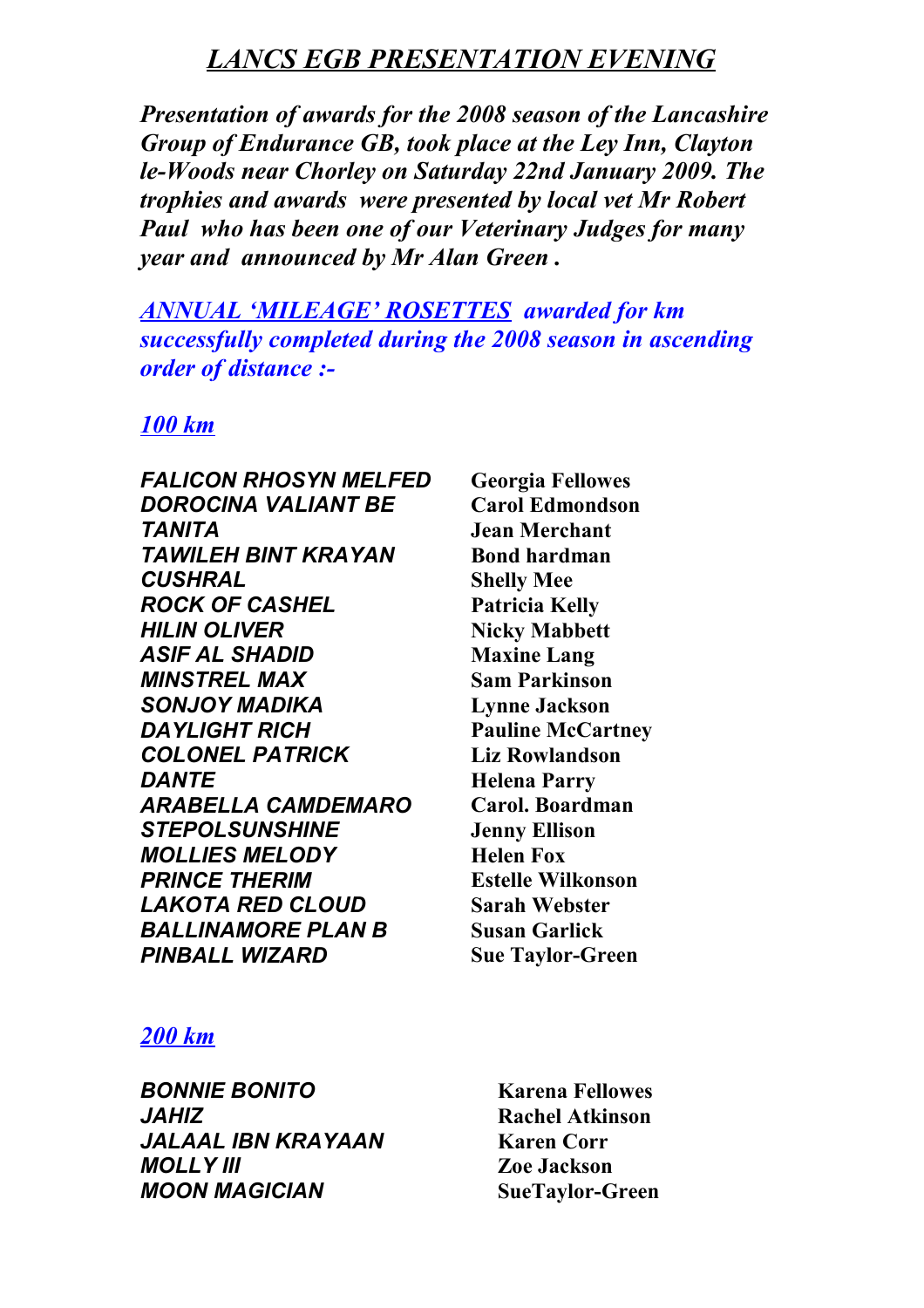*YASHZELLE* **Wendy Drinkwater** *SHEDYKTA* **Lynne Jackson** *CONMAN* **Barbara Smith** *VANILLA FUDGE* **Lucy Rowlandson STENNERS KEUGH JOANNE II** *HUGGY BEAR* **Gary Smith** *HT ORIENT* **Judy Ainley** *KYM* **Jane Wood**

*300 km*

*RASSAM* **Anne Booth** *ESTA LEAH* **Jackie Lloyd** *OAKTHWAITE SAMARA* **Rachael Atkinson** *FRISBEE* **Kate Atkinson** *ZORRO NAZEERO* **Evelyn Helme**  *MARADAY MYSTERON* **Linda Cowperthwaite** *CAS ELDAMAH* **Janet Bebbington ROSEHIP OF FLEURS** Betty Paul *WHISPERING WILLOW* **Glenda Griffin**

## *4oo km*

*JEWEL* **Philip Rice** *YEALAND HOOPLA* **April Ngei** *ROCCO* **Rosemary Hogarth** *BEAUTY OF BAL* **Jenny Rand TOISEACH FEASGAR** Betty Paul

# *500 km*

*ELINA OF RUSHBANK* **Helen Dawson**

 *6oo km – the highest distance this year!*

*VANASH and RACHAEL ATKINSON*

*\*\*\*\*\*\*\*\*\*\**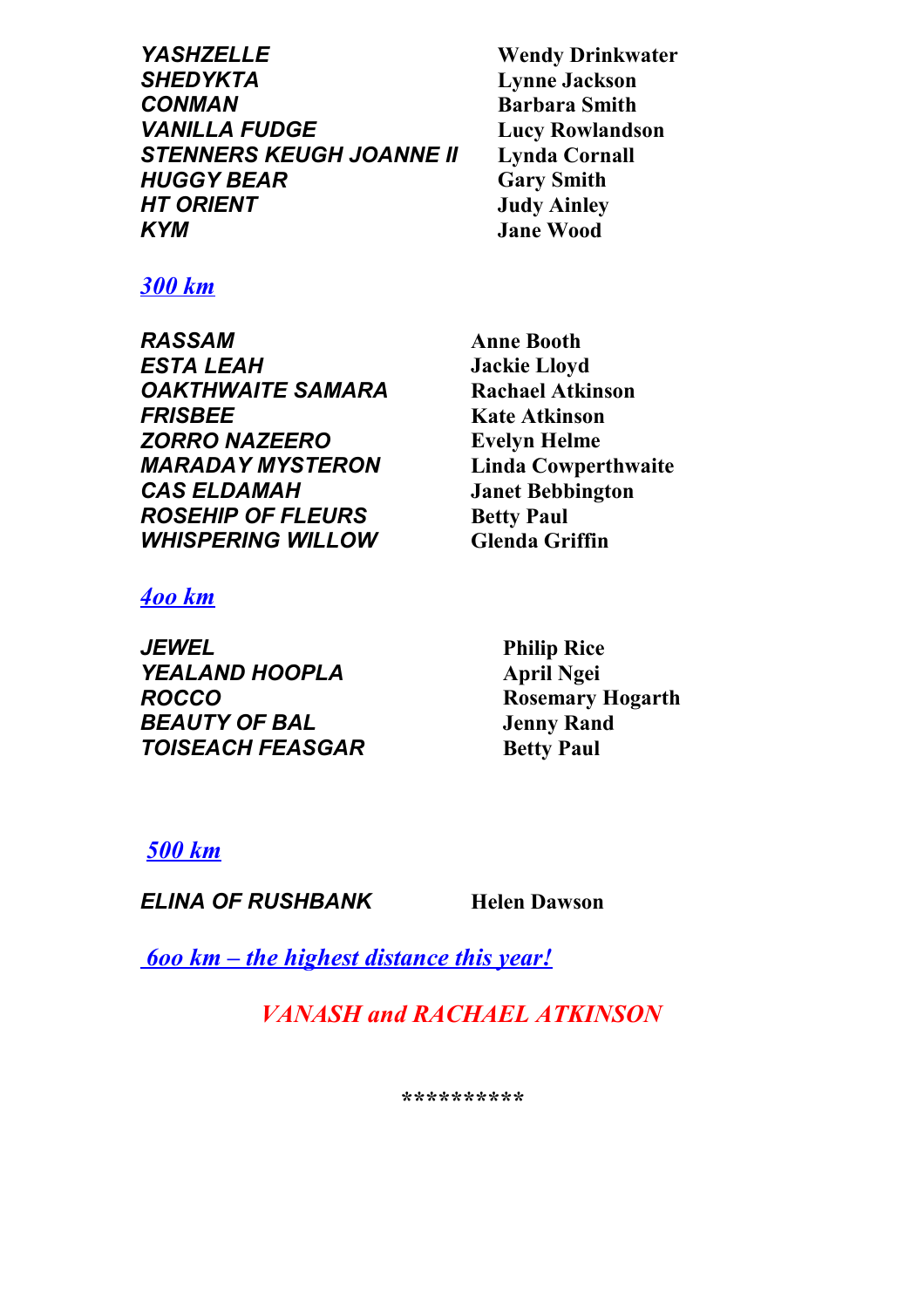*CUMULATIVE ROSETTES - lifetime km completed - in ascending order of distance*

 *1000 km*

*VANASH* **Rachael Atkinson** *MOLLY III* **Zoe Jackson** *ASIF AL SHADIDd* **Maxine Lang**

*2000 km CUSHRAL* **Shelley Mee** *CAS ELDAMAH* **Janet Bebbington TOISEACH FEASGAR Betty Paul** 

*3000 km MOON MAGICIAN* **Sue Taylor-Green**

*5000km ZORRO NAZEERO* **Evelyn Helme**

*\* \* \* \* \* \* \* \* \* \* \**

# *TROPHIES FOR NON-COMPETITIVE RIDES*

1. *LANCASHIRE ROSEBUD TROPHY* **for the greatest number of Non-Competitive kilometres awarded to the best Horse or Pony ridden by a Junior Rider, 18 years old and under**

| $I^{st}$ | <b>Rebecca Paul</b> | <b>Summer's Place Felicia</b> |
|----------|---------------------|-------------------------------|
| $2^{nd}$ | <b>April Ngei</b>   | <b>Yealand Hoopla</b>         |

2. *LANCASHIRE ROSE TROPHY –* **Awarded to the best Horse or Pony ridden by a Senior Rider,(over 18 yrs) which has successfully completed the greatest number of non-competitive kms in EGB Lancs Group Social Rides**

| $I^{st}$        | <b>Jenny Rand</b>                             | <b>Beauty of Bal</b>     |
|-----------------|-----------------------------------------------|--------------------------|
| $2^{nd}$        | <b>Rosemary Hogarth</b>                       | <b>Rocco</b>             |
| $3^{rd}$        | <b>Betty Paul</b>                             | <b>Toiseach Feasgar</b>  |
| $4^{th}$        | <b>Colin Proctor &amp; Maxine Braithwaite</b> | <b>Rosehip of Fleurs</b> |
| 5 <sup>th</sup> | <b>Janet Bebbington</b>                       | <b>Cas Eldamah</b>       |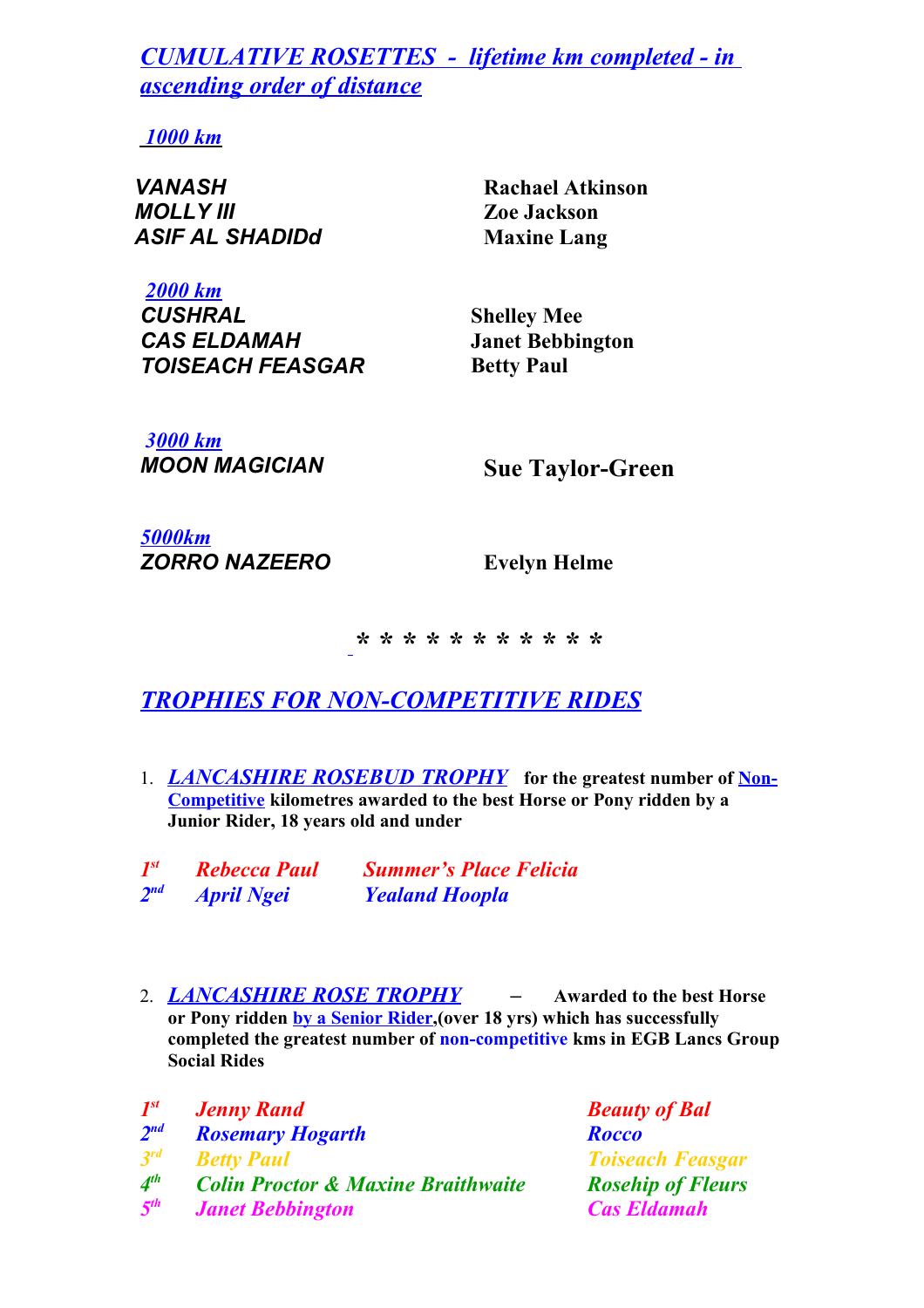- 3. *APRIL PRIMROSE* **Awarded to the Veteran Rider who is 60 years of age and older (1st January) who has successfully completed the greatest number of kms in EGB Lancs Group Social Rides**
- *1* **Rosemary Hogarth**
- 2<sup>nd</sup> *Betty Paul*
- *3 Wendy Drinkwater*
- *4 th Barbara Smith*
- 4. *PENDLE SALVER* **to the best Veteran non-competitive Horse or Pony, which is 18 years of age and older (1st January), and which has successfully completed the greatest number of non-competitive kms in EGB Lancs Group Rides**
- *1 st Wendy Drinkwater Yashzelle* 2<sup>nd</sup> *Jane Wood* Kym *3 rd Gary Smith Huggy bear 4th Lynne Jackson Shedykta 5<sup>th</sup>**Maxine Lang Asif Al Shadid 6 th Jean Merchant Tanita*
- 5. *ARAB CUP* **Awarded to the best Horse or Pony which is registered with the Arab Horse Society as a Pure, Part-bred or Anglo Arab, and which has successfully completed the greatest number of noncompetitive kms in EGB Lancs Group Rides**

| $I^{st}$                    | <b>Rosemary Hogarth</b> | Rocco              |
|-----------------------------|-------------------------|--------------------|
| 2 <sup>nd</sup>             | <b>Janet Bebbington</b> | <b>Cas Eldamah</b> |
| $3^{rd}$                    | <b>Judy Ainley</b>      | <b>HT</b> Orient   |
| $\boldsymbol{\Lambda}^{th}$ | <b>Jackie Lloyd</b>     | <b>Esta Leah</b>   |
| 5 <sup>th</sup>             | <b>Wendy Drinkwater</b> | <b>Yashzelle</b>   |
| 6 <sup>th</sup>             | <b>Lynne Jackson</b>    | <b>Shedykta</b>    |

6. *TARKA TROPHY –* **For the best coloured Horse or Pony,** 

**which has successfully completed the greatest number of kms in all classes of EGB Lancs approved competitive and non-competitive rides. All rides to count. Only piebald and skewbald horses and ponies are eligible.**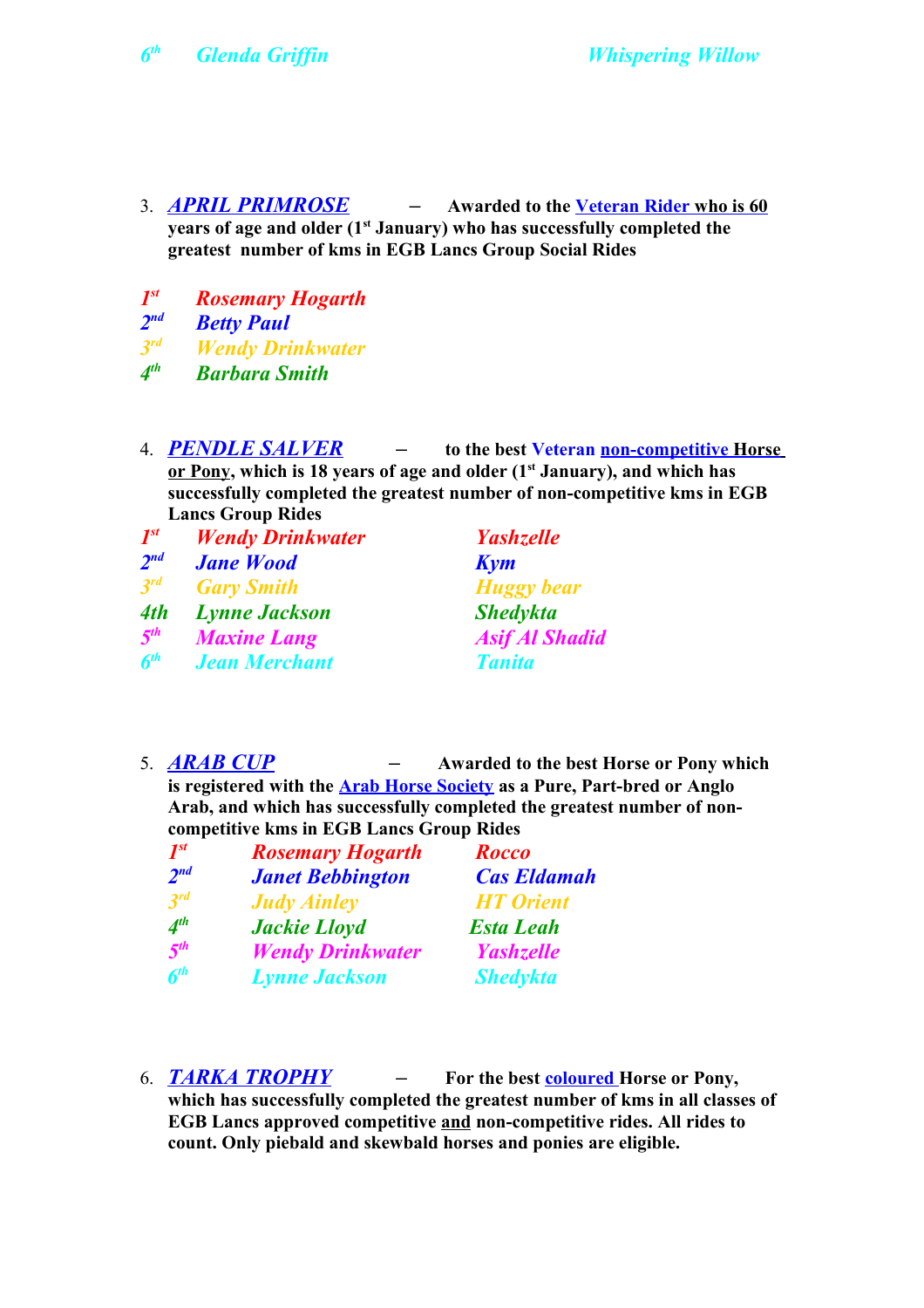*1 st Glenda Griffin Whispering Willow*  $2<sub>nd</sub>$ *nd Jane Wood Kym*

7. *WINSTON MEMORIAL –* **Awarded to the rider, new to Long Distance Riding in their first registered season, who has successfully completed the greatest number of kms in all classes of EGB Lancs approved competitive and non-competitive rides. Rider not to have ever been previously registered with any other endurance society** 

#### *1 Lucy Rowlandson*

8. *COLLEE MEMORIAL –* **Awarded to the best Veteran Horse or Pony who is 18 years of age and older (1st January), which has successfully completed the greatest number kms, in all classes of EGB competitive rides. All competitive kms to count.** 

 *1st Jean Merchant Tanita*

*\* \* \* \* \* \* \* \* \* \* \**

*TROPHIES FOR COMPETITIVE RIDES:-*

9. *HELME TROPHY –* **Awarded to the best competitive Horse or Pony gaining the highest number of points when ridden by a Junior Rider aged 8 to 17 years old (1st January), in graded rides only**

*1st Frisbee Kate Atkinson*

10. *YOUNG RIDER TROPHY –* **Awarded to the best competitive Horse or Pony gaining highest number of points when ridden by a Young Rider, aged 14 to 21years old ). All types of EGB competitive rides are eligible in line with National Young Rider classification, and best 10 rides to count**

*Sadly not awarded this year -- No contenders*

11. *NOVICE TROPHY –* **Awarded to the best competitive Horse or Pony gaining the highest number of points in it's first season registered as a Novice horse/pony. Not to have previously competed in any other type of competitive ride, and not to have competed in rides of a distance greater than**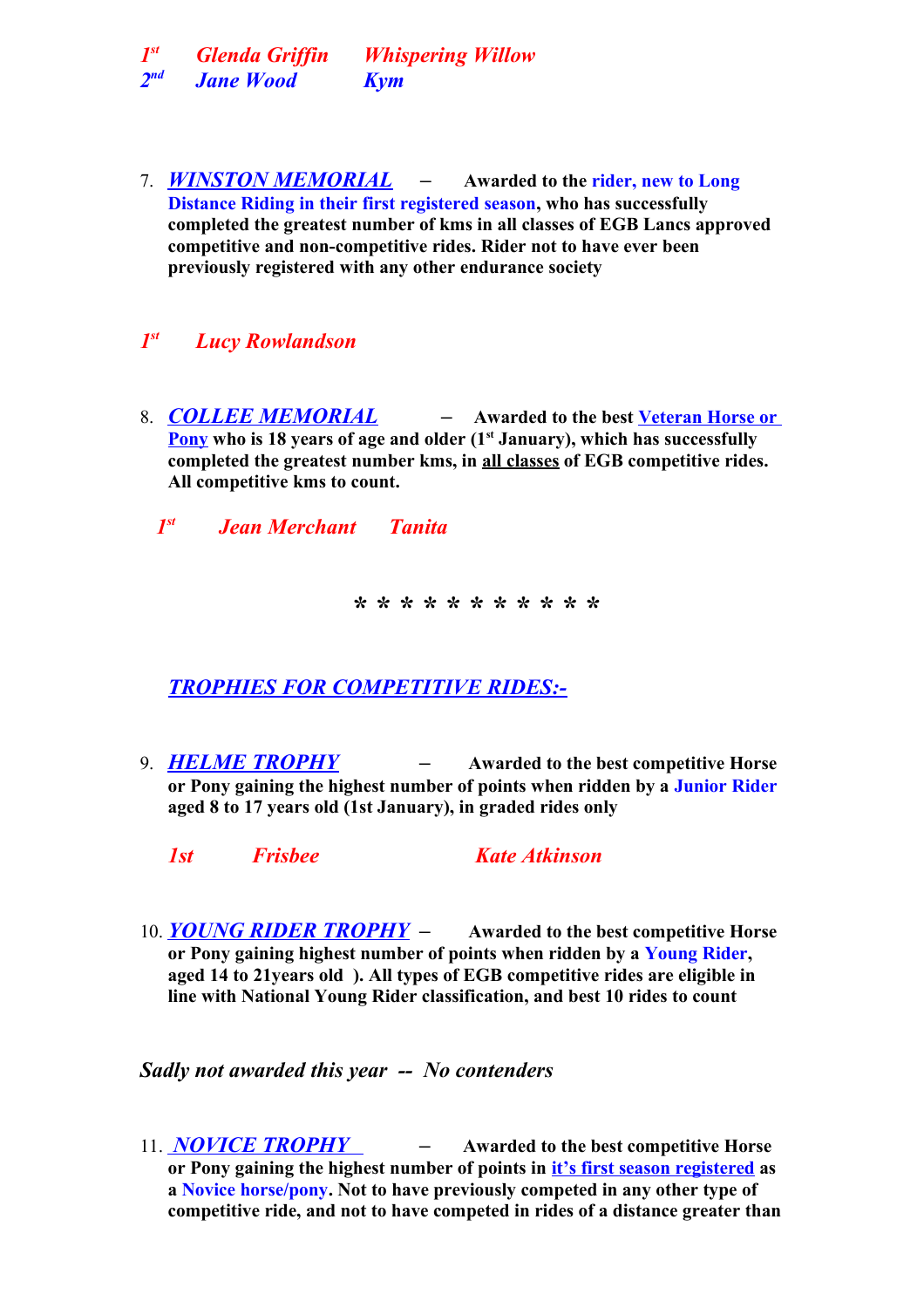**45 km, with this or any other society, in this or in any previous season. In line with National Novice classification, only horses and ponies taking the 'slow track' novice route will be** 

| $I^{st}$ | <b>Oakthwaite Samsara</b> | <b>Rachael Atkinson</b>    |
|----------|---------------------------|----------------------------|
| $2^{nd}$ | <b>Maraday Mysteron</b>   | <b>Linda Cowperthwaite</b> |

12. *WILLOWSWEET TROPHY –* **Awarded to the best competitive Horse or Pony , seven years of age and under (on the 1st January), gaining the highest number of points in all types of EGB competitive rides.** 

| $I^{st}$ | <b>Oakthwaite Samsara</b> | <b>Rachel Atkinson</b> |
|----------|---------------------------|------------------------|
| $2^{nd}$ | <b>Jalaal Ibn Krayaan</b> | <b>Karen Corr</b>      |

13. *AHS CUP –* **Awarded to the best competitive Horse or Pony which is registered with the Arab Horse Society as a Pure, Part-Bred, or Anglo Arab, which has gained the highest number of points in all classes of EGB competitive rides.. To be eligible for this trophy, copies of the current AHS Registration documents must be submitted with the kilometerage claim.**

| $I^{st}$                       | <b><i>Vanash</i></b>      | <b>Rachel Atkinson</b>  |
|--------------------------------|---------------------------|-------------------------|
| 2 <sup>nd</sup>                | <b>Rassam</b>             | <b>Ann Booth</b>        |
| 3 <sup>rd</sup>                | <b>Elina of Rushbank</b>  | <b>Helen Dawson</b>     |
| $4^{th}$                       | <b>Oakthwaite Samsara</b> | <b>Rachael Atkinso</b>  |
| 5 <sup>th</sup>                | Jahiz                     | <b>Rachael Atkinson</b> |
| $\boldsymbol{6}^{\textit{th}}$ | <b>Jewel</b>              | <b>Philip Rice</b>      |

14. *NORAH TROPHY –* **Awarded to the best competitive Horse or Pony other than Pure, Part or Anglo Arabs either registered or not registered, gaining the highest number of points in all types of EGB competitive rides.** 

| $I^{st}$ | <b>Frisbee</b>   | <b>Kate Atkinson</b> |
|----------|------------------|----------------------|
| $2^{nd}$ | <b>Molly III</b> | <b>Zoe Jackson</b>   |

15. *CUMBRIA ZA TROPHY –* **Awarded to the best competitive Horse or Pony, gaining the highest number of points in Set Speed and Graded Rides of 45 km (27 miles) and under only, when ridden by a senior rider..**

*1 s Jewel Philip Rice 2 nd Oakthwaite Samsara Rachael Atkinson 3 rd Maraday Mysteron Linda Cowperthwaite*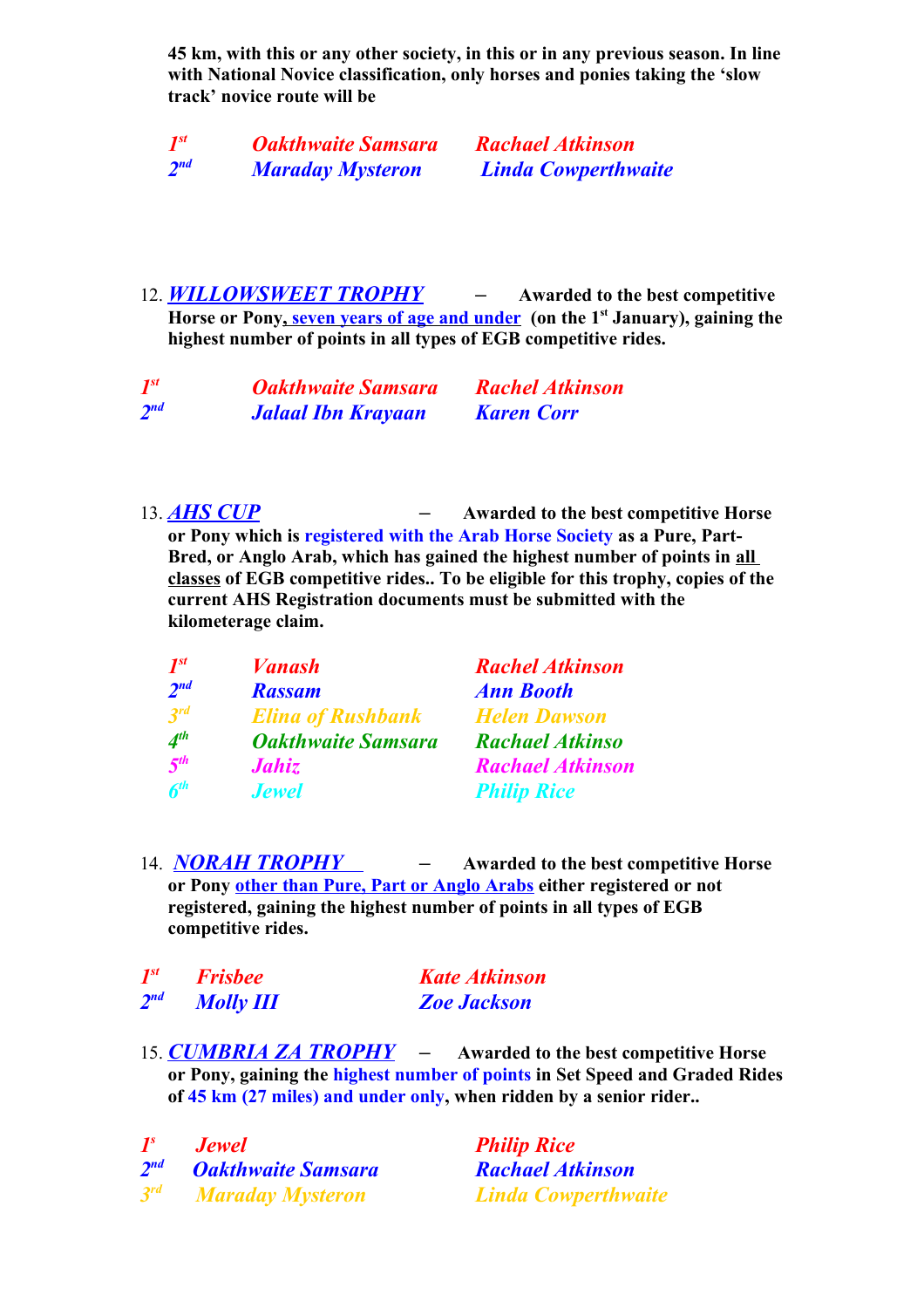| A <sup>th</sup> | <b>Elina of Rushbank</b> | <b>Helen Dawson</b> |
|-----------------|--------------------------|---------------------|
| 5 <sup>th</sup> | <b>Molly III</b>         | <b>Zoe Jackson</b>  |
| 6 <sup>th</sup> | <b>Zorro Nazeero</b>     | <b>Evelyn Helme</b> |

16. *GRADED RIDE CHAMPION –* **Awarded to the best competitive Horse or Pony achieving the highest number of points in EGB Graded Rides when ridden by a senior rider. Intermediate and Advanced horses are eligible, but the horse/pony must not have competed in any Endurance Rides (ER classes) in the current season. Any distance to count.**

| $I^{st}$        | <b>Anne Booth</b>       | <b>Rassam</b>             |
|-----------------|-------------------------|---------------------------|
| 2 <sup>nd</sup> | <b>Helen Dawson</b>     | <b>Elina of Rushbank</b>  |
| 3 <sup>rd</sup> | <b>Philip Rice</b>      | <b>Jewel</b>              |
| $4^{th}$        | <b>Rachael Atkinson</b> | Jahiz                     |
| 5 <sup>th</sup> | <b>Rachael Atkinson</b> | <b>Oakthwaite Samsara</b> |
| 6 <sup>th</sup> | <b>Karen Corr</b>       | <b>Jalaal Ibn Krayan</b>  |

17. *ENDURANCE CHAMPION –* **For the best Endurance Horse or Pony, gaining highest number of points in EGB Endurance Rides only (all ER classes) only.** 

*1 st Rachael Atkinson Vanash*

18. *HIGHPOINT CHAMPION –* **Awarded to the overall champion competitive Horse or Pony, gaining the highest number of points achieved in any types of EGB competitive ride. Best 10 rides to count.**

| $I^{st}$        | <b><i>Vanash</i></b>      | <b>Rachael Atkinson</b>    |
|-----------------|---------------------------|----------------------------|
| $2^{nd}$        | <b>Rassam</b>             | <b>Ann Booth</b>           |
| $3^{rd}$        | <b>Elina of Rushbank</b>  | <b>Helen Dawson</b>        |
| 4 <sup>th</sup> | <b>Frisbee</b>            | <b>Kate Atkinson</b>       |
| 5 <sup>th</sup> | <b>Oakthwaite Samsara</b> | <b>Rachael Atkinson</b>    |
| 6 <sup>th</sup> | Jahiz                     | <b>Rachael Atkinson</b>    |
| 7 <sup>th</sup> | <b>Jalaal Ibn Krayan</b>  | <b>Karen Corr</b>          |
| 8 <sup>th</sup> | <b>Maraday Mysteron</b>   | <b>Linda Cowperthwaite</b> |
| $q^{th}$        | <b>Jewel</b>              | <b>Philip Rice</b>         |
| $10^{th}$       | Zorro Nazeero             | <b>Evelyn Helme</b>        |

*The following two trophies are for Pairs combinations:*

19. *BRITANNIA DOUBLE –* **Awarded to the best pair of noncompetitive Horses or Ponies, gaining the highest combination of kilometres**